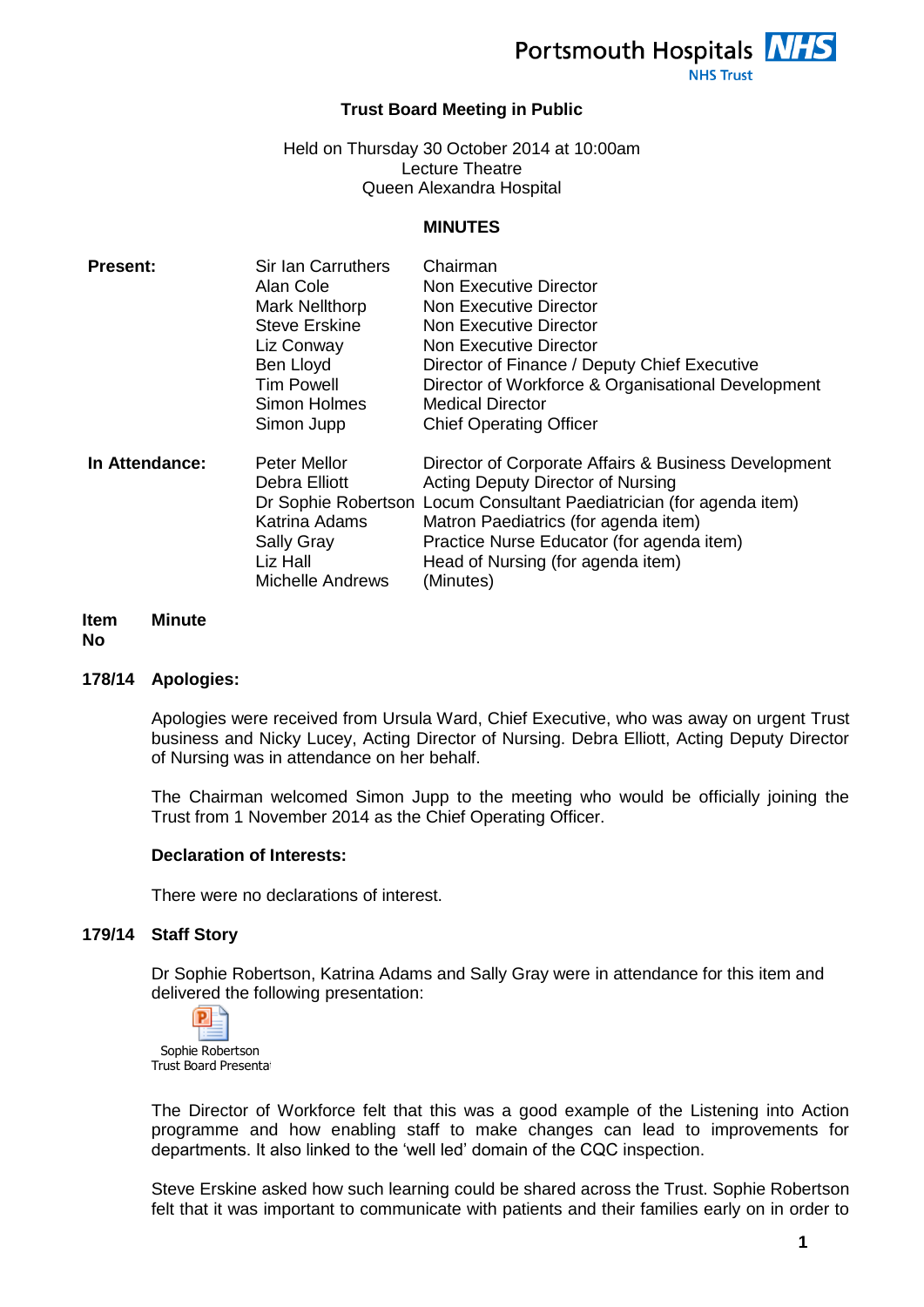prevent complaints from escalating. She confirmed that the 'carer escalation' was due to be rolled out across the rest of the Women & Children CSC and would hopefully then be rolled out throughout the Trust. Sally Gray felt that it required real bravery from staff in order to make change and staff need to be empowered by senior staff so that change could happen.

Liz Conway asked how the department compared nationally. Katrina Adams advised that the national Paediatrics survey had recently taken place and the results were currently awaited. However previously, the department had a satisfaction rate of 96%.

The Chairman was very impressed by this and felt that it showed how developing and engaging staff can bring about innovative ideas.

#### **180/14 Minutes of the Last Meeting – 25 September**

The minutes of the last meeting were approved as a true and accurate record.

#### **181/14 Matters Arising/Summary of Agreed Actions**

All of the actions on the grid had been completed, with the exception of the following:

**DIPC Annual Report –** The Medical Director was asked to provide a breakdown of the potential virus / infections that the Trust might have to deal with in the future. This information would be provided at a later date.

# **182/14 Notification of Any Other Business**

There were no items of any other business.

#### **183/14 Chairman's Opening Remarks**

The Chairman was pleased to report that both Alan Cole and Liz Conway had extended their terms as Non Executive Director's for a further year. There remained one vacancy for a Non Executive Director which was currently out to advert.

Cathy Stone had recently been appointed as substantive Director of Nursing and would be joining the Trust on 1 January 2015.

The Trust's annual Open Day was held on Saturday 4 October. The Chairman thanked those staff and Governors who had taken part in the day for making it such a great success.

He drew attention to the recently published CQC 'State of Care' annual report which highlighted some key findings from the NHS. He recommended that the Board take the time to read this report and asked that it be circulated to Board members. **Action: Director of Corporate Affairs**

The Chairman reflected on the position of the Trust during the last month. Demand for unscheduled care continued with pressure on flow throughout the organisation. The number of attendances at the Emergency Department (ED) was a huge challenge. Unscheduled care was the number one priority for the Trust and the Board and every effort was being made to resolve the issues. He extended his thanks to all of the staff who are working extremely hard to help resolve the problems facing the organisation.

## **184/14 Chief Executive's Report**

This report was noted by the Board.

In the absence of the Chief Executive, the Director of Finance drew attention to particular areas of the report:

Joint letter from Monitor, NHS England and TDA.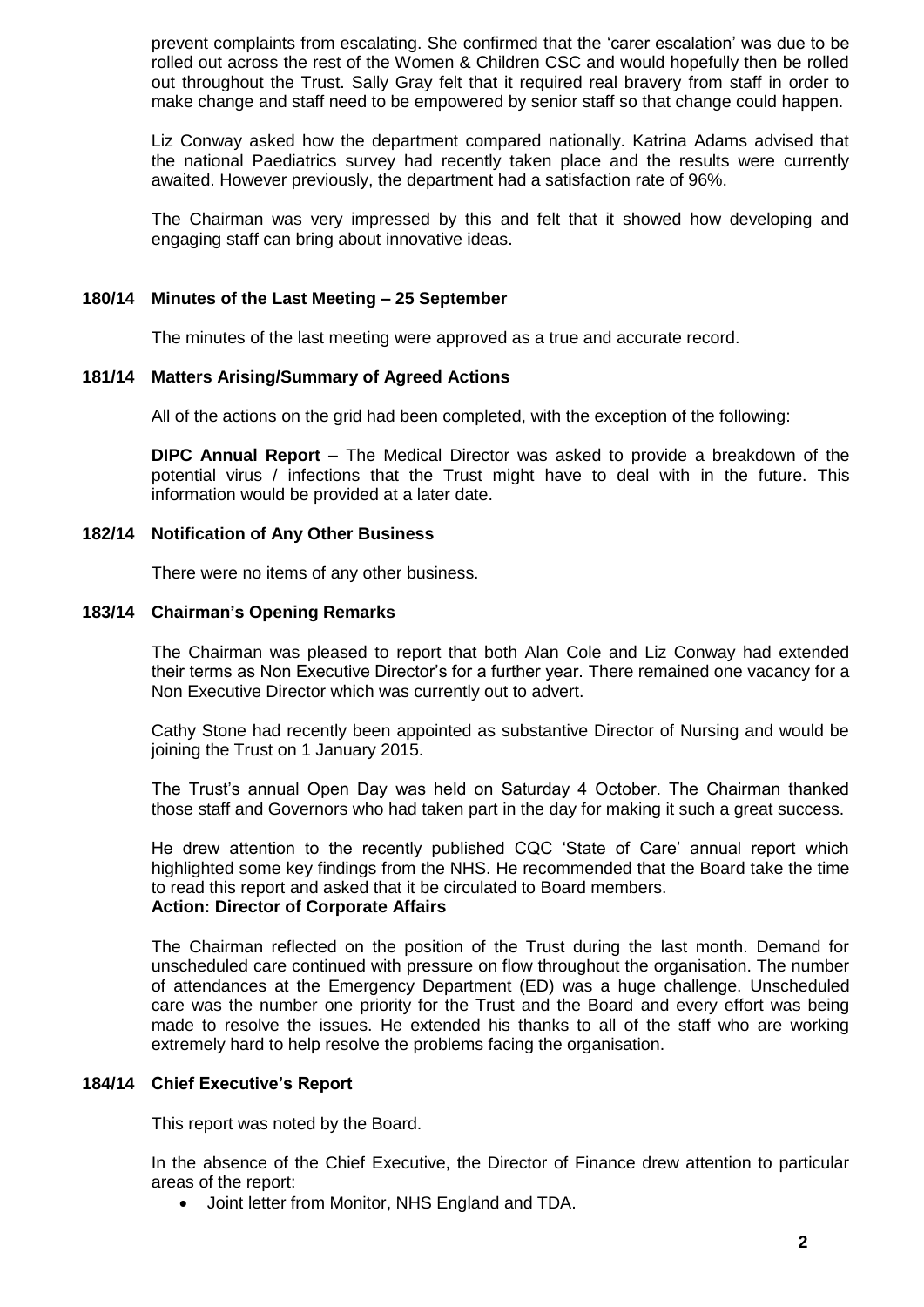- CQC Inspection planned for week commencing 9 February 2015.
- Local achievements within the Trust.

# **185/14 Integrated Performance Report**

# **Quality**

The Acting Deputy Director of Nursing drew attention to particular areas of the report:

- 17 of the quality indicators were currently on target
- 3 indicators were currently at risk of not achieving the target:
	- $\circ$  C. Difficile position slightly above trajectory. Whilst the Trust continued to be well below the national average, the internal target set was a challenging one.
	- $\circ$  Avoidable pressure ulcers above trajectory with 18 patients with avoidable pressure ulcers against a trajectory of 14.
	- $\circ$  Mixed sex accommodation 1 incident against a trajectory of 0. This incident affecting 8 patients had occurred in May.
- 1 indicator off track SHMI is 104.4 and above the national average of 100 but still within the 'expected range'.

The Medical Director explained the difference between HSMR and SHMI and reminded that SHMI included the 30 days after a patient had left the hospital whereas the HSMR did not. SHMI also included patients receiving palliative care which also distorted the figure. Readmissions are monitored to ensure that patients are not discharged too early. A discussion ensued about the readmission rates. The Medical Director explained that an audit was undertaken which had shown that not all patients were true readmissions, some had returned for a planned appointment, or had returned for an entirely different reason. The readmission figures were distorted by how they were reported on PAS. The Chairman asked if this information could be made clearer in the report.

# **Action: Medical Director / Acting Director of Nursing**

The Acting Deputy Director of Nursing drew attention to the Patient Safety Thermometer and Harm Free Care. There was some confusion around the narrative of 'harm free care' and it was felt that it needed to be made clearer.

# **Action: Acting Deputy Director of Nursing**

# **Operations**

The Director of Finance drew attention to particular areas of the report:

- A&E performance in September was 80.6% compared to 84.9% in August. Performance to date for October is 83%.
	- o Significant actions have been undertaken both internally and system wide, however sustainable improvement in performance has yet to be seen. There is a high level of engagement across the system with determination to improve performance.
	- o 'Gold Command' had been triggered last week which required senior representation from each partner organisation to attend 3 meetings per day. Following the gold command, significant progress was seen in the number of discharges made over the weekend, however, the improvement was beginning to slip.
	- $\circ$  Operational resilience money had been received from NHS England, of which the Trust had received £1.7m, which has been appropriately deployed. Further money was anticipated but not yet confirmed and would be invested to further help solve the problem.
- RTT performance during September saw a planned fail of the admitted target at aggregate level with specialty fails of the non admitted and incomplete standards. This enabled the Trust to significantly reduce the admitted and non admitted backlogs and those patients waiting more than 35 weeks. Further work would continue in order to treat all patients waiting over 35 weeks by the end of November. Once complete, the Trust should be compliant for all 3 standards.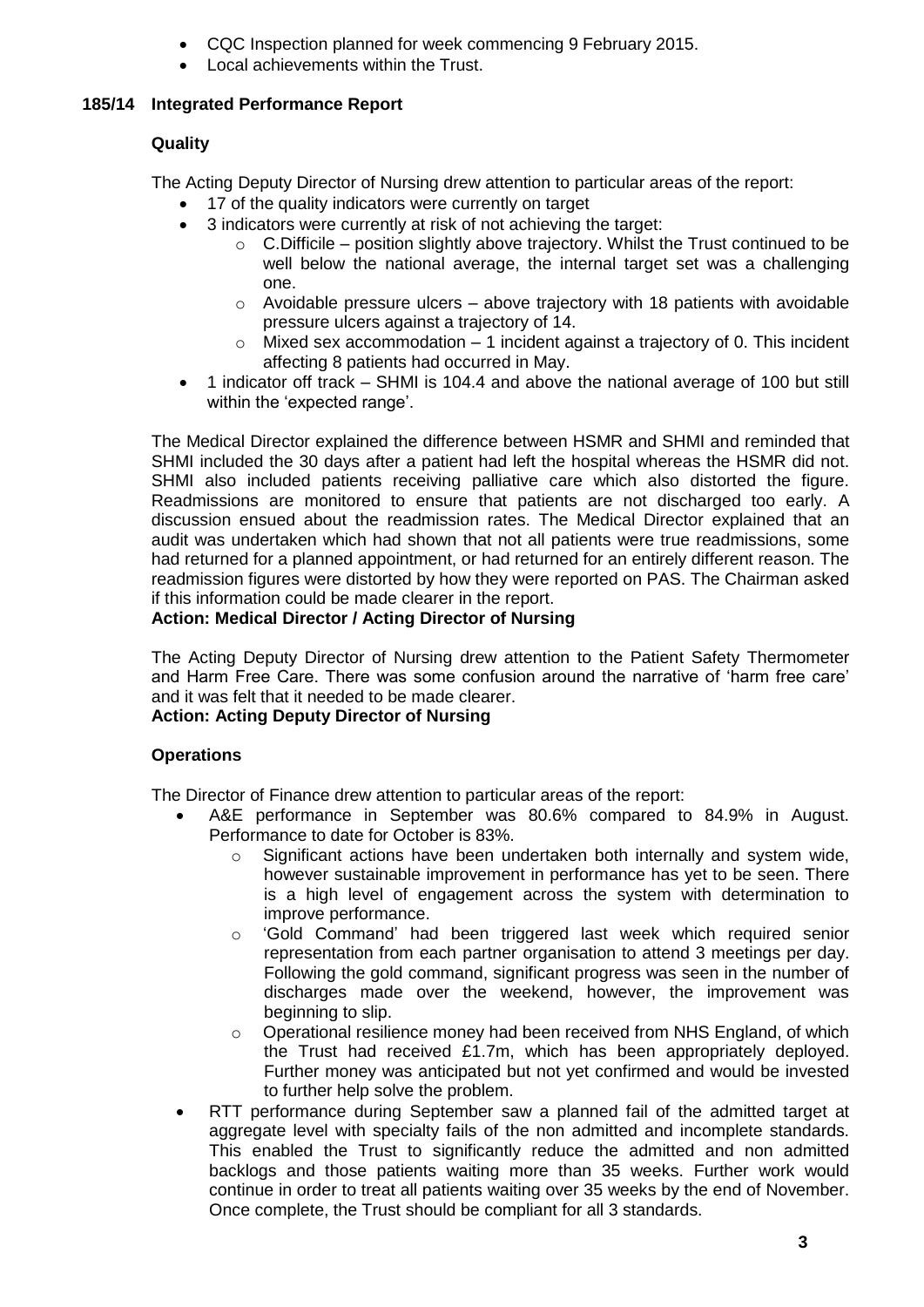- Diagnostic wait times improved with achievement of the 99% standard. Additional capacity has been put in to help sustain performance.
- Cancer all 9 performance standards were achieved for quarter 2, with 2 failures during September. This required complex daily management of each patient.

# **Finance**

The Director of Finance drew attention to particular areas of the report:

- Month 6 has seen an adverse variance against plan of £5.2m, this reflects:
	- o £2.5m shortfall on the savings programme
	- o £0.8m for escalation beds and nurse specialling
	- o £2.2m shortfall on SLA income, despite additional activity.
- A detailed recovery plan has been developed by the Executive Team to improve the financial position and identify further opportunities.
- Some other areas of opportunity, including:
	- o Commercial matters with Carillion
	- o Fines and penalties with Commissioners
	- o Da Vinci consumables

# **Workforce**

The Director of Workforce drew attention to particular areas of the report:

- Workforce expenditure increased in September by £593k to £22.58m, particularly related to pressures around unscheduled care and the transfer of 70 therapy staff from Solent to PHT.
- Temporary workforce usage increased by 0.8% to 8.9% in September.
- 42.5% of staff currently vaccinated against flu which was a slightly improvement on last year's position at this point in time.
- There was 1 RIDDOR reported in September as a result of a needle stick injury. Work ongoing to increase awareness of RIDDOR incidents.
- Staff retention remains good despite the ongoing pressures in the organisation.

# **186/14 Quarterly Quality Report**

The Acting Deputy Director of Nursing and Medical Director presented the Quarterly Quality Report which detailed performance against local and national targets during the last quarter. Many of the areas had already been discussed, however particular attention was drawn to the following:

- Pressure ulcer reduction not achieved
- Healthcare Acquired Infections C.Difficile cases above target
- Falls
- Dementia step 2 achieved
- Mixed Sex Accommodation 1 breach affecting 8 patients
- Friends and Family Test achieved
- SHMI despite being slightly higher than national average, was still within 'expected range'.
- National Hip Fracture database still one of the best performing Trusts in the country.
- Electronic Discharge Summaries A working group was established to look at other solutions and a system has now been purchased and will be fully rolled out by March 2015. In the interim, it has been decided to revert back to paper discharge summaries, the quality of which will be audited to ensure that the quality is maintained.

# **187/14 National Cancer Patient Experience Survey results**

Liz Hall, Head of Nursing was in attendance for this item and presented the paper. The Cancer Patient Experience Survey was completed by patients who had been admitted and discharged between September and November 2013. Portsmouth Hospitals NHS Trust is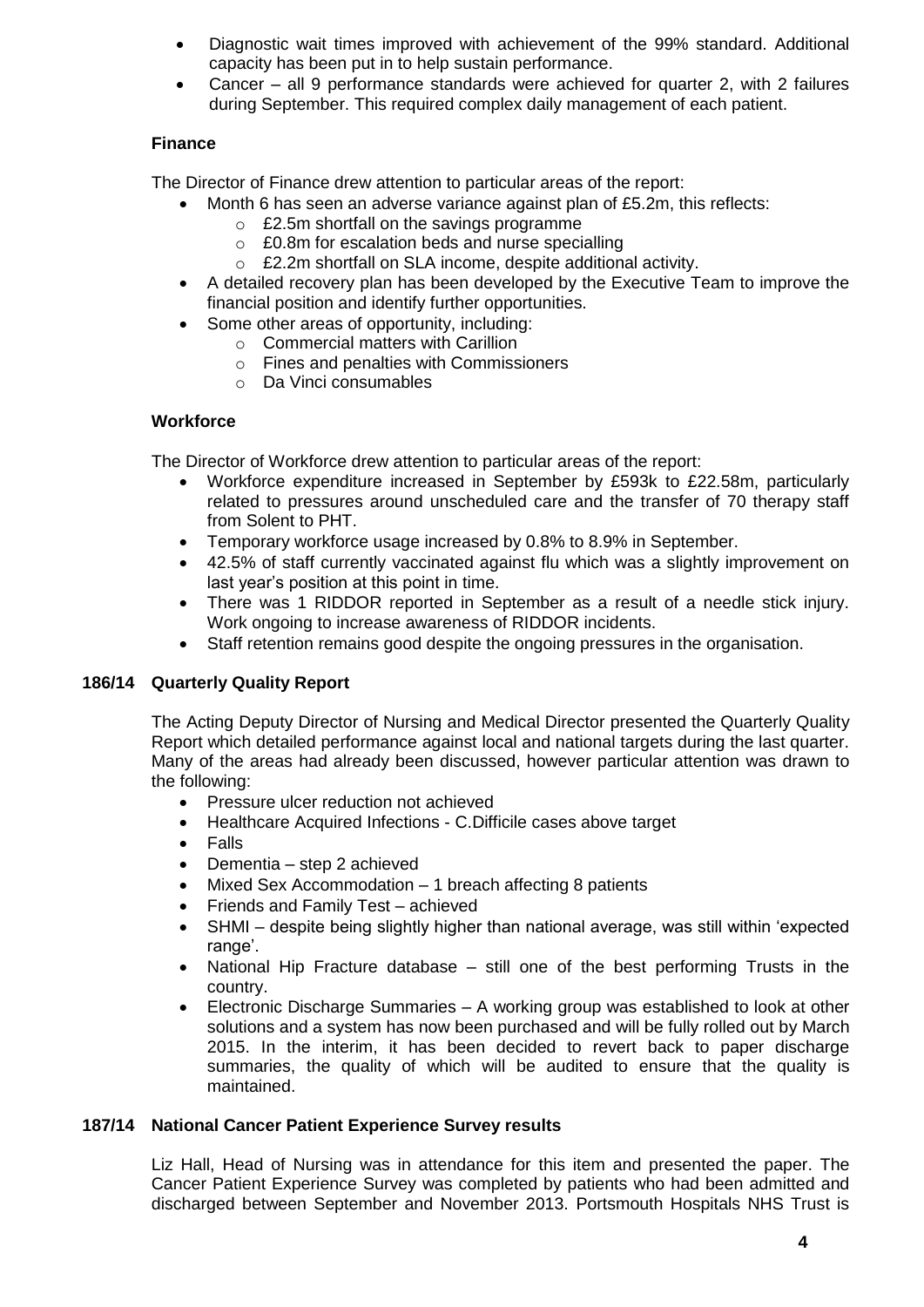one of the most significantly improved Trust's with year on year improvement since 2010. The response rate to the survey was 69% compared to the national average of 64%. There was significant improvement in 12 questions, with 4 areas in the top 20% of all Trusts. She highlighted the areas of improvement, areas of deterioration and the areas where the Trust was in the top or bottom 20% of all Trusts. The survey provided the Trust with valuable information about the cancer patients' experience. An action plan has been developed and implemented and will enable and encourage a patient focussed approach to quality improvement. This information will be triangulated with real time patient feedback from Friends and Family Test, plaudits and informal and formal complaints.

Steve Erskine asked if we were confident of a further improvement again this year. Liz Hall was very confident, particularly in those areas of concern where action had since been taken.

Alan Cole gave a particular example of feedback where a patient had complimented the superb care they had received.

#### **188/14 Self Certification**

The Director of Corporate Affairs and Business Development presented the Self Certification to the Board, seeking approval for the Chairman and Chief Executive to sign it off prior to submission to the Trust Development Agency at the end of the month.

He drew attention to Board statement 10, highlighting the non-compliance for A&E performance and the risks relating to sustaining performance for RTT, Cancer and Diagnostics. It was agreed that the action date for A&E needed to be reconsidered before submission to the TDA.

Board statement 11 - He advised that he had written to the General Manager for each CSC bringing to their attention those staff that were not compliant with the Information Governance essential skill.

Board statement 14 - It was agreed that from next month, the risk needed to be removed as the Trust now had a full complement of senior managers.

The Self Certification was approved by the Board for submission to the TDA.

# **189/14 Assurance Framework**

The Acting Deputy Director of Nursing presented the Board Assurance Framework and drew attention to the top 8 risks, 1 risk with an increased score and 1 risk with a decreased score. There were 2 risks with a score of 20:

- Repeated and prolonged overcrowding within ED results in poor patient experience, compromised safety and impacts on staff wellbeing
- Patients that are Medically Fit and Discharge Ready (MFDR) have a prolonged length of stay in an acute bed

Liz Conway was concerned at the low attendance rate at the Risk Assurance Committee and felt that a review of the membership was needed. **Action: Liz Conway / Acting Director of Nursing**

### Steve Erskine asked whether the risk around budgetary control still had an appropriate score based on the information provided in the Integrated Performance Report. The Director of Finance was content with the score for that particular risk and had a high level of confidence in delivery of the plan.

# **190/14 Charitable Funds Update**

The Board noted this report.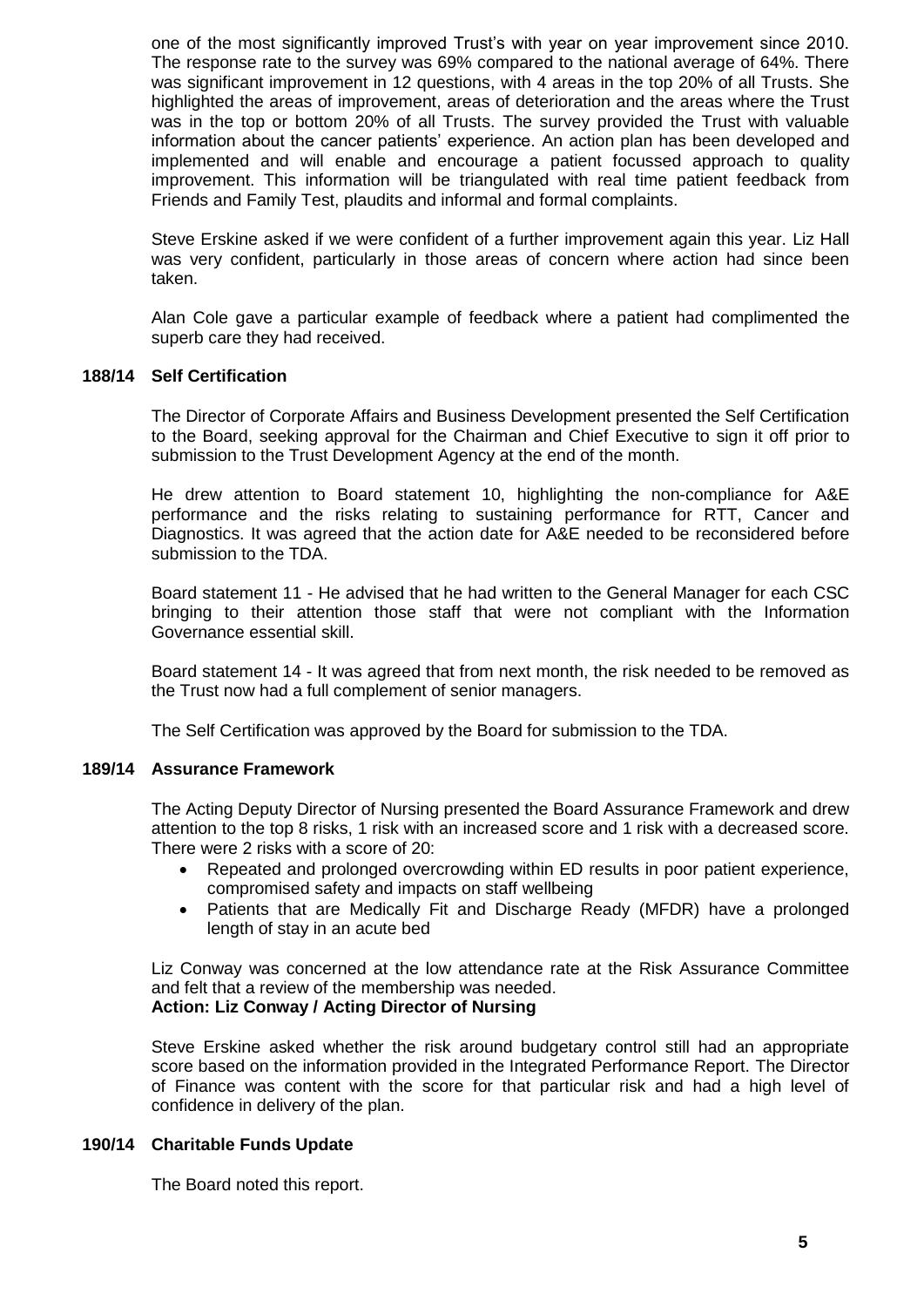The Director of Corporate Affairs was pleased to report that the majority of investments held with Hume Capital had now been removed.

He reminded that a new Fundraising Manager had recently joined the Trust and would be working alongside Mick Lyons to complement the existing the Rocky Appeal. Mark Nellthorp was pleased to report of the immediate positive impact made by the new Fundraising Manager.

### **191/14 Non Executive Directors' Report**

Alan Cole advised that he had recently attended one of the Council of Governor's Public Constituency meetings which had been very well attended. The meeting enjoyed a very good presentation from Greta Westwood about how research is improving healthcare.

Liz Conway advised that the Trusts Organ Donation Annual Report would shortly be published and offered to present it at a future meeting.

#### **192/14 Annual Workplan**

The Board noted the workplan.

#### **193/14 Record of Attendance**

The record of attendance was noted by the Board.

#### **194/14 Opportunity for the Public to ask questions relating to today's Board meeting**

Sue Mullan, 38 Degrees, complimented the Trust's Annual Report, particularly the presentation of the document and how easy it was to read. The Director of Corporate Affairs thanked Sue for her feedback, and extended his thanks to the Communications team for the creation of the Annual Report.

Sue Mullan, 38 Degrees, referred to the recent article in the media about the future of GP's in the Urgent Care Centre, and asked for the facts surrounding this initiative. The Director of Finance confirmed that a new contract with the CCG's had been signed in September which was less reliant on GP's and made the Urgent Care Centre a more nurse led service, with some GP presence, particularly at weekends. He felt that the CCG's were fully committed to the expansion of the Urgent Care Centre, however the media article did not portray that message.

Sue Mullan, 38 Degrees, was concerned at how the PFI payment might affect the Trust's financial performance and whether the PFI contract included replacement of large pieces of medical equipment. The Director of Finance advised that the new hospital had now been open 5.5 years and some of the equipment needed to be replaced, which was the responsibility of the Trust to do outside of the PFI contract. He felt that the new hospital building was a fantastic asset to have and the PFI contract enabled the Trust to utilise this great asset and get the best it possibly could from it.

Jim Harrison advised that he was a member of different participation groups and regularly receives feedback about the hospital. Recent feedback received had been about end of life care and that the attitude of some members of staff seemed uncaring. He felt that it might be linked to the uncertainty around a defined process for end of life care and asked whether there was any progress toward finding a replacement process since the removal of the Liverpool Care Pathway. The Medical Director was sorry to hear of this feedback. He advised that the Trust was part of a local group in the region that was working together to develop a consistent process and approach.

#### **195/14 Any Other Business**

There being no further items of any other business, the meeting closed at 12:25pm.